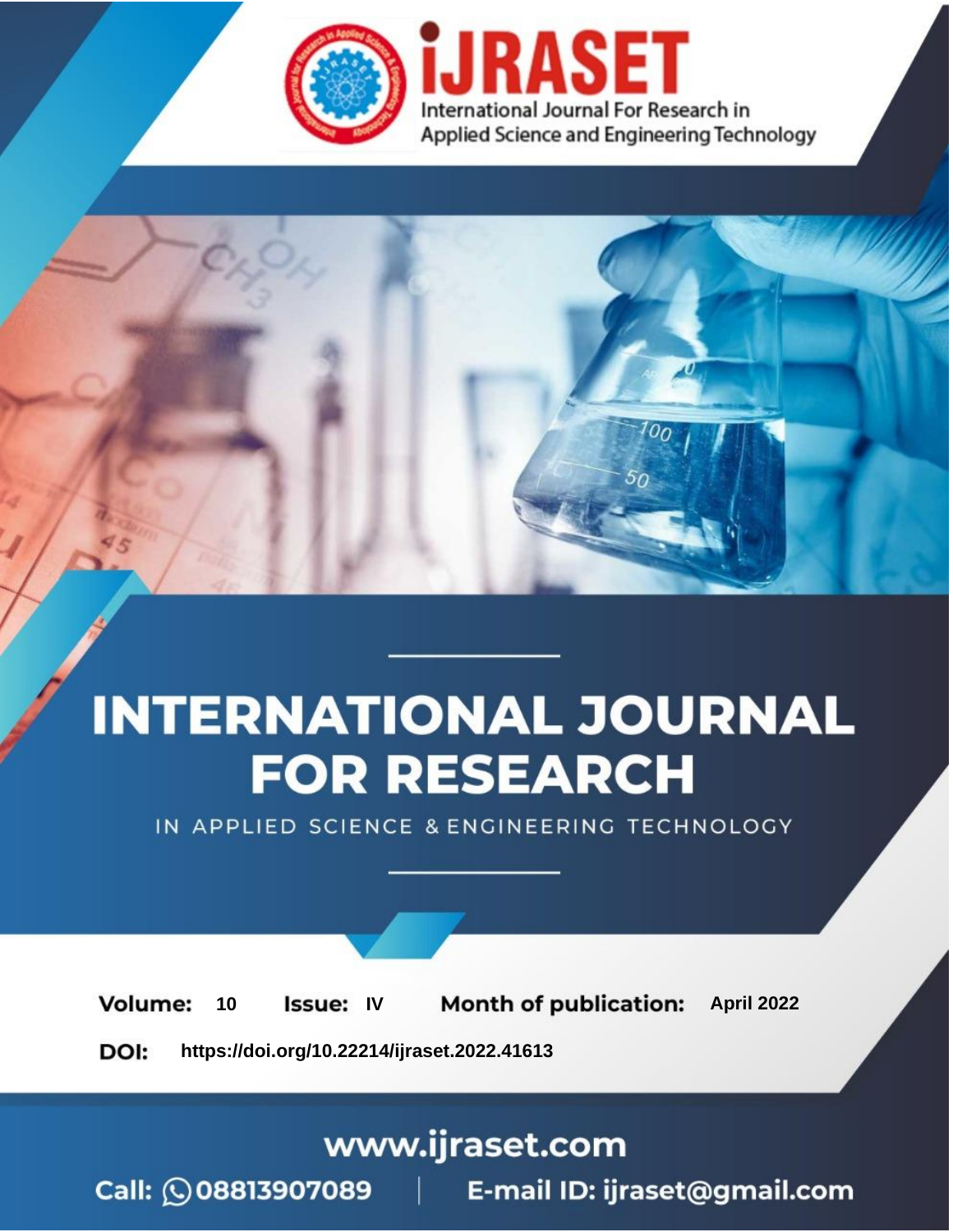

### **The Fellow Traveller: A Machine Learning Approach to Travel Management**

Yogesh Kumar *MCA Department, Jain University, Bangalore, India*

Abstract: Even after the presence of multiple services which helps us in travelling like Uber, Ola, Make My Trip, Goibibo etc, the travelling enthusiasts or peoples who are going on vacation don't have proper platform where they can plan their entire trip at one place. There are so many places where only local rental services is available means no online cab services, no platform to contact a guide, platform to book self-driving vehicles, to check the current and predicted weather conditions of the destination, proper expense splitter if travelling in group and a platform which can predict the proper ways through which you can travel to the destination in a set budget. These problems demands an application which helps to manage all the travelling requirements like rental vehicles, hotels, activities, budget manager, expense splitter if travelling in group etc. Also to provide direct contacts of local drivers, help centres, emergencies etc. An application which can use machine learnings prediction system like Support Vector Regression Model and Adaptive Neuro Fuzzy Inference Systems, Expectation Maximization and Self-Organizing Map for clustering techniques and for dimensionality reduction, Principal Component Analysis.It will be really helpful to all the travel enthusiasts as well as this platform can also provide broader scope to the local vendors and peoples of the entered destination as it will directly connect the travellers to them, and it can recommend best services to ease the travel. It will also provide air *pollution report and alternative tour plan.*

*Index Terms: Travel Management, Prediction, Recommendation, Machine Learning, Alternate Planning*

#### **I. INTRODUCTION**

It seems very easy, but an organized travel is still a very challenging job one has to perform for hassle-free travels. A traveler has to go through n number of websites and applications to organize his full travel like bookings, rentals, location condition and budget management. It is also very challenging to plan the travel cost-effective and resource efficient. A traveler requires an application which can behave like a travel companion in travelling as it can help to plan the entire travel from start to end.The basic services likerecommending best hotels, buses, flights and trains in a set budget for travelling as well as status of air pollution, weather, covid cases and any natural disaster based on which it can provide alternate tour plan. Also, direct connection to local vendors and emergency services. Other services also include rentals, expense splitter and budget management. This paper presents the comprehensive investigation of the available solutions to the multiple problems for a proper travel management and it also suggests the further integrations which can be done to improve the traveler requirements fulfillment and easy navigation to experience a full fledged adaptive pre trip, on trip and post trip plan.

#### **II. RELATED WORK**

There are several related works available which has been already published. In this section we will analyze the related surveys approaches for the problems and there solutions and extend it to make more useful for a traveller. Below are some literature reviews:

*1)* Related survey paper (Afsahhosseini, 2020)[1] describes that Machine Learning in the travel industry, predominantly utilizes information including Statistics, Photos, Maps, and Texts, and is likewise utilized in three phases Pre, During, and After trip and gives the essential translations utilizing Models, Approaches, Algorithms, Processes, Trends, Systems, etc. As per the understandings acquired, the vital choices can be utilized to further develop the travel industry to assist decision makers who with working in the travel industry. For example, utilizing Tourism Demand Forecasting pre outing to acquire data on the appearance of travelers later on, utilizing Tourism Recommendation Systems during outing to propose more designated trips, decrease traffic and air contamination, and come by the most ideal outcomes in the best time proposed to sightseers, and utilizing the Sentiment Analysis after excursion to acquire travelers perspectives on vacation destinations, and data about Tourism Infrastructure, for example, stopping, shops, sterilization administrations, trail pointers, thus on is valuable, which can assist Tourism Managers and Planners with further developing them for acquiring the fulfillment of vacationers, and along these lines drawing in more travelers in more serious locations in future.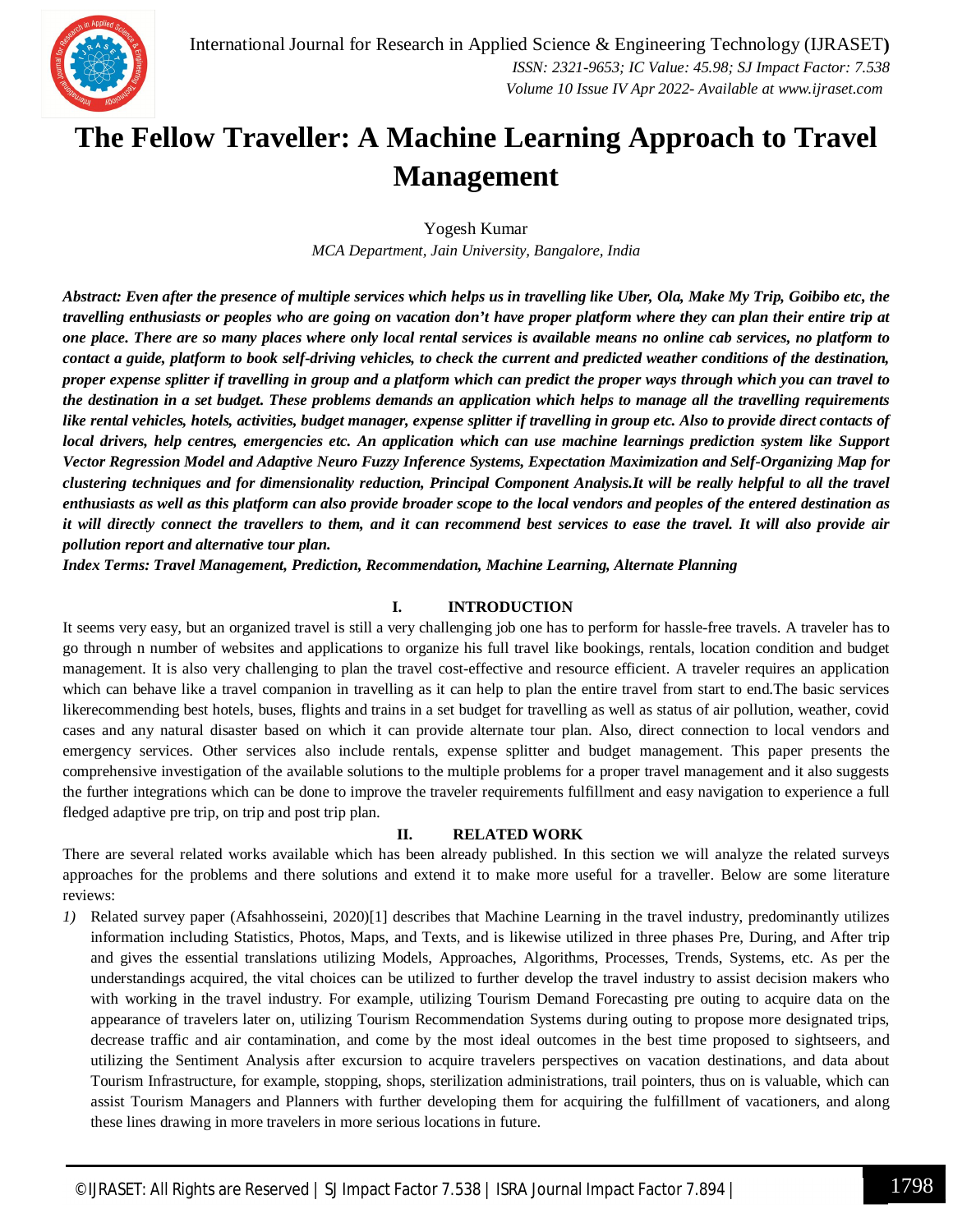

International Journal for Research in Applied Science & Engineering Technology (IJRASET**)**  *ISSN: 2321-9653; IC Value: 45.98; SJ Impact Factor: 7.538 Volume 10 Issue IV Apr 2022- Available at www.ijraset.com*

- *2)* (Omrani, 2015)[2] has pointed out the utilization of four machine learning strategies to be specific neural net-RBF, neural net-MLP, multinomial logistic regression, and support vector machines for movement mode decision prediction of the travellers. The aftereffects of the survey support the artificial neural network models for trabel mode decision forecast on account of its promising exhibition. By applying cross-approval strategy, the productivity standard APCA (normal likelihood of right evaluation) of SVM and MNL is as yet higher, but ANN had somewhat better execution which expands the exactness of the expectation. In the application, an enormous arrangement of factors connected with transport cost, work and home spots, social and segment factors like orientation and ethnicity have been utilized with a genuine dataset to display the portability of travelers.
- *3)* Agni Dika(Dika, 2011)[3] has presented a similar survey, which makes a correlation for a portion of the existing travel planning approaches. This review pointed the absence of support for scenic routes, hotel selection, public transportation and gathering profiles. In addition, it is presumed that arrangement of automatized point of interest choice and steering is a forthcoming pattern in traveler recommender applications. The need to propose tweaked touristic visit arranging with acceptable reaction time is featured. According to the survey paper, The City Tripp Planner is singled out as the most one of a kind incorporated framework for electronic vacationer choice help.
- *4)* Comparable study(Zhang, 2016)[4] has investigated the remarkable attributes among group travelers like unique individual requirements, relational aspects, cohesiveness, appropriation of roles, and level of consistency within the groups. Be that as it may, these examinations are predominantly hypothetical, also absence of observational review to illuminate planners how to support group travelers with the help of innovation. It investigated about the contrasts in various sorts of traveler groups and assesses plan feasibility as far as technical acknowledgment and effects on traveler experience.
- *5)* Similar paper (Huang, 2011)[5] pointed out that there are a few weaknesses in the customary manner, where local guides count the group, and afterward checks assuming the number counts with the number on the rundown of guests got from the travel planners, while showing up at the places of interest. Such manual bring throughout is tedious and is some of the time wasteful while managing an enormous number of vacationers. Another inconvenience is the control of vacationer's development all through the travelers' hotel as a considerable lot of this retreat is expected to be near non-guests. This presents genuine trouble to the local escorts and screens as they need to issue authorization to individuals in the gathering each time they need to leave the setting. This truly affects the proficiency of the travel industry the executives because of expanded responsibility. It then proposes a group travel management and customized guide based on Radio Frequency Identification. Given the contrast between the roaring travel industry and the present guide service, joined with the benefits of the non-contact radio frequency identification, this program has a decent monetary and social value for working on the proficiency of the management and quality of the travel industry.
- *6)* A closely related survey paper (Thomas, 2019)[6] pointed that suggesting a stay for vacations or a work trip can be a provoking task because of the huge number of options and considerations available to the traveler. In this review, a proposal motor is intended to distinguish important stays in view of elements of the facilities and the setting of the trip by means of flight data. The cascade machine learning framework was planned as a fell artificial intelligence pipeline, with a model to foresee the transformation likelihood of every hotels and one more to anticipate the change of a set of hotels as introduced to the traveler. By breaking down the component significance of the model in view of sets of hotels, they have develop ideal arrangements of hotels by choosing individual stays that will augment the likelihood of change.
- *7)* Another technique (Yuanzhe Geng, 2020)[7] stated that route Planning is significant in transportation. Existing works center around tracking down the briefest way arrangement or utilizing measurements, for example, security and energy utilization to decide the preparation. It is noticed that the vast majority of these examinations depend on earlier information on street organization, which might be not accessible in specific circumstances. In this paper, it was suggested to plan a course arranging calculation in view of profound support learning (DRL) for walkers. Using travel time utilization as the measurement, and plan the route by foreseeing passerby stream in the street organization. The methodology accepts that the specialist needn't bother with any earlier data about street organization, however just depends on the cooperation with the climate. It proposes a powerfully flexible course arranging (DARP) calculation, where the specialist learns systems through a dueling profound Q organization to keep away from blocked streets.
- *8)* (Hao, 2021)[8] a so closely related work presented that the common recommendation system can be utilized as a method of data separating, and it is a compelling means to manage the peculiarity of data overload. The framework depends on the undertaking model and client model, and its motivation is to observe the task required by the objective client. As of now, setting mindful help is a critical component in internet based travel planning framework. The most broadly utilized emotion analysis

9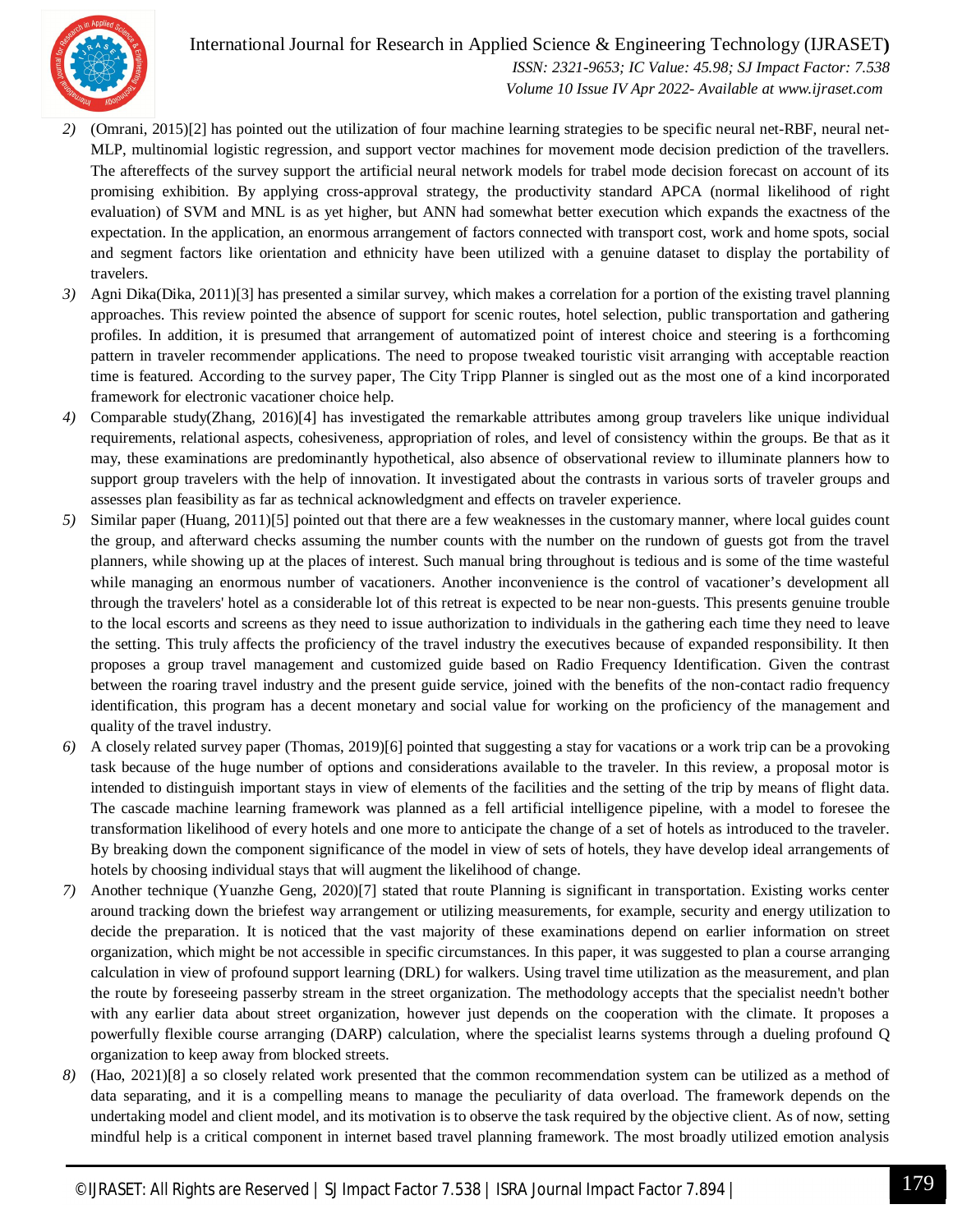

International Journal for Research in Applied Science & Engineering Technology (IJRASET**)**  *ISSN: 2321-9653; IC Value: 45.98; SJ Impact Factor: 7.538 Volume 10 Issue IV Apr 2022- Available at www.ijraset.com*

techniques are machine learning and dictionary. Sentimental Analysis through word references is to decide the opinion inclination of the text as per the joining of text vocabulary. As indicated by various wellsprings of sentimental word references, it is isolated into dynamic word reference investigation strategy and existing word reference examination technique. Through machine learning, sentimental analysis techniques are partitioned into naive Bayes, neural network, support vector machine, and other sentimental analysis strategies based on text.

#### **III. METHODOLOGY**

This study has a descriptive research characteristic because learning technology is a new area in social studies, especially in tourism. Descriptive study has an inductive nature and such as a typology, researcher attempts to find out the relationships and pattern which have helped to understand the concept before producing the data. Researchers offer different descriptive research strategies based on new data generated or existing data. According to literature, there is a rare exact developed scale or measurement tool for learning technology. However, it has not been encountered with a specific methodological approach because of the conceptual nature of the learning technology. This study will first try to capture and evaluate the conceptual and theoretical basics. Despite receiving a few sources, some secondhand data (related literature, some statistical indicators) and researchers' experiences or observations can provide sufficient infrastructure for this study. Therefore, this study methodology is constructed as descriptive based on theoretical approaches without using quantitative and qualitative analysis.





This paper analyses that there are multiple applications and websites available to book a tour based on location and searching multiple offers and analysis just to select one of the travel packages, deciding on selecting travel mode, routes, checking the location environment and searching for attractions and locations to go to etc. All these troubles requires an Artificial Intelligence and Machine Learning models to help in an individuals and groups tour management along with providing functionalities of knowing the location a traveler is going to and assistant in all the requirements and need fulfillment during travelling.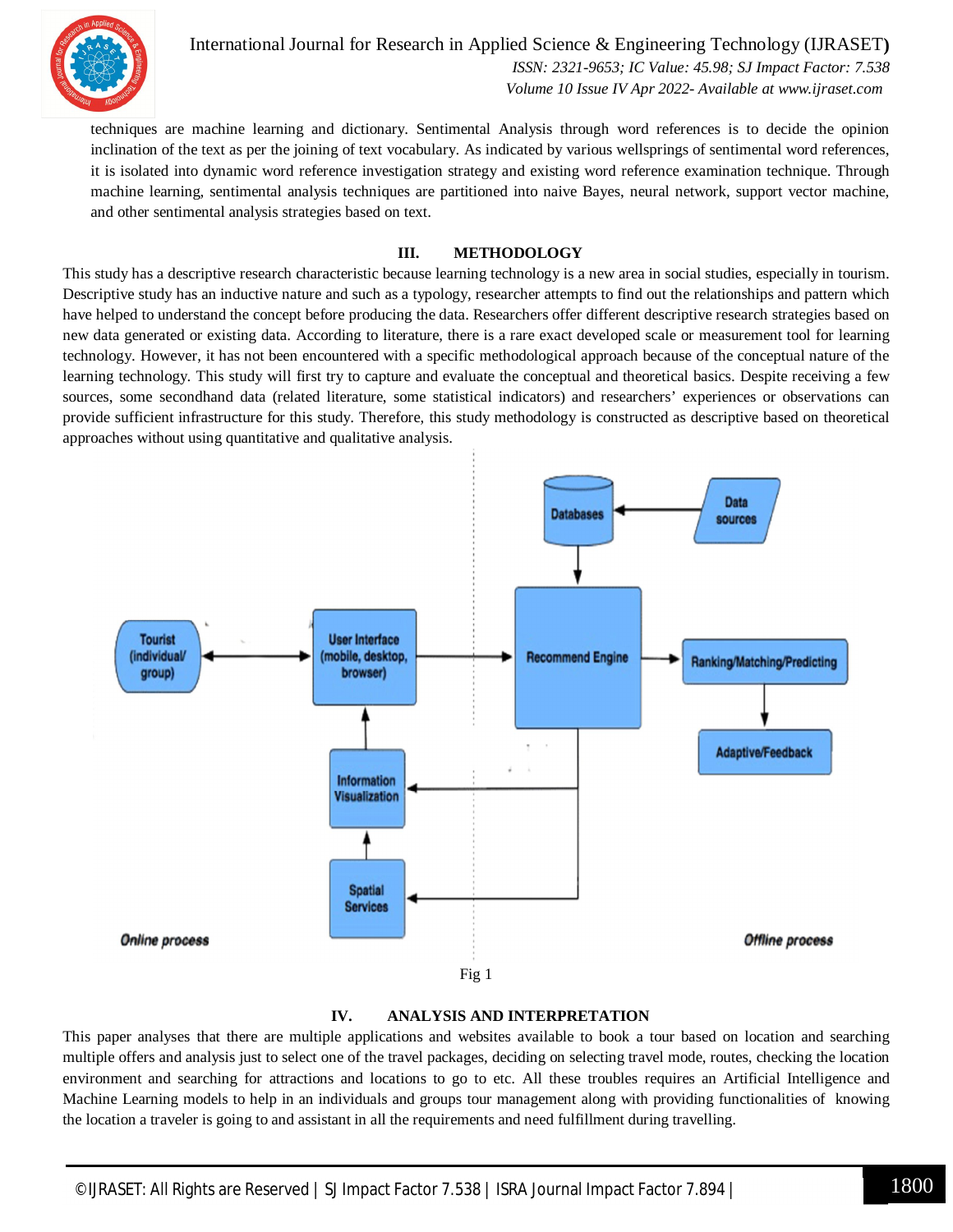

#### *A. System Design*

The application is designed in such a way that all the requirements of an individual or groups to travel is available at the same place. The TFT provides all the travel needs through its recommendation engine and it provides a Chabot to suggest the best travel modes and routes to a destination along with providing all the travel related information.



#### *B. Proposed System*





The TFT has included multiple features and functionalities from all the basic to advance requirements for travelling based on Pre trip, on trip and post trip model suggesting the best bookings of multiple travelling modes as well as the accommodation. It provides users direct interactions to the local service providers along with providing weather, air and disease reports at the destination location. The TFT have basic services like checklists, bill splitter, experience sharing and recommender system.

#### *C. Experimental Results*

The application has provided multiple outputs based on the set budget to select the travel modes and accommodation along with the weather, air and disease reports. The TFT application has also recommended the local service providers for the rentals and shopping's so that the traveler can experience the actual environment and culture of the destination and be always availed with the required services during their trips and the attractions to visit.

1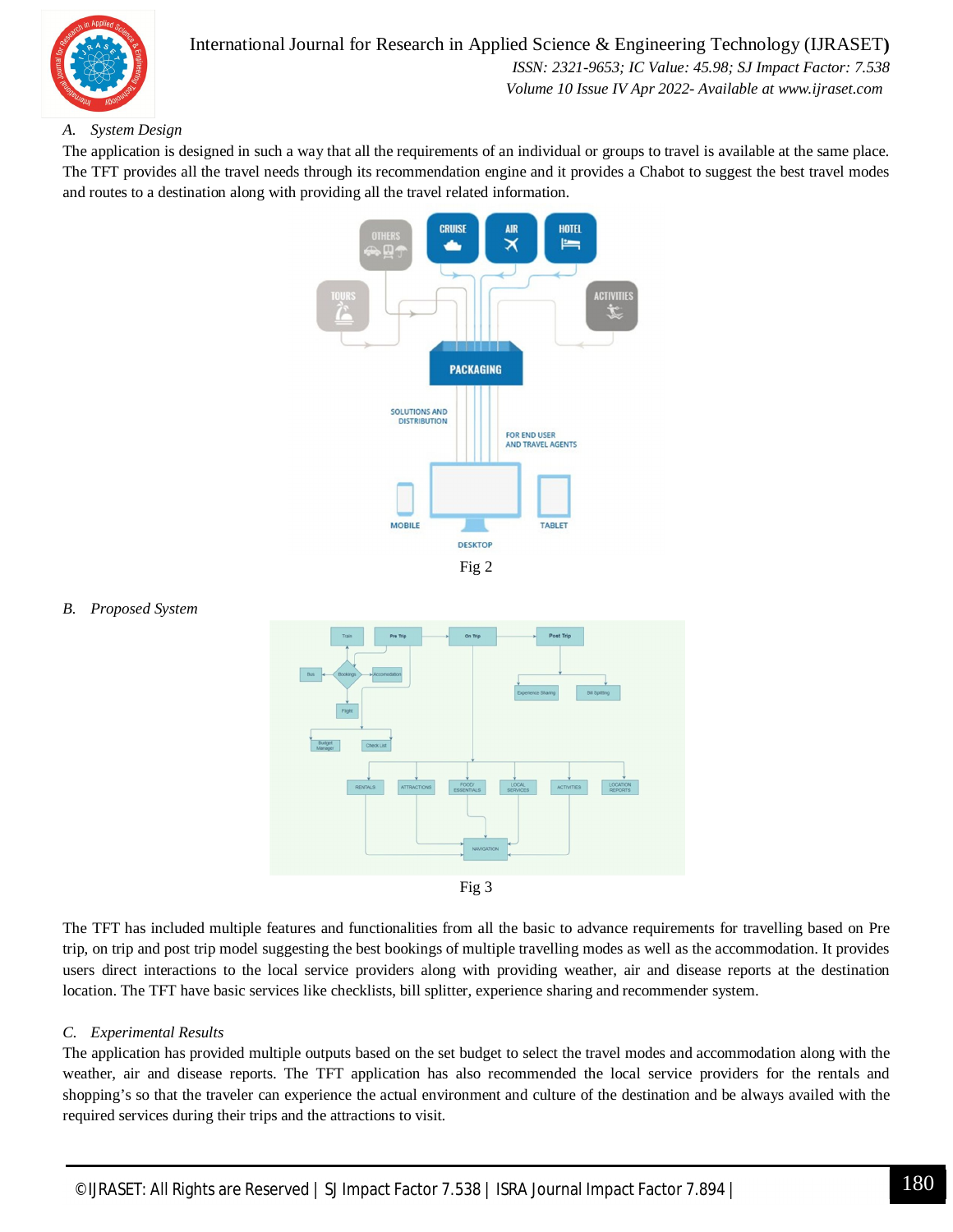

International Journal for Research in Applied Science & Engineering Technology (IJRASET**)**

 *ISSN: 2321-9653; IC Value: 45.98; SJ Impact Factor: 7.538 Volume 10 Issue IV Apr 2022- Available at www.ijraset.com*

#### **V. CONCLUSION AND FUTURE SCOPE**

Despite the wide range of travel software products available in the market, chances are that none of them will exactly fit everyone's current needs, as all businesses and situations are unique. Data driven technology helps both the consumers and the brands to make the best possible use of their resources be it money, time or manpower without cutting out on benefits from both the sides. Machine learning is clearly one of the most promising technology fields that are changing the way we travel. With the continuous development of the tourism industry, integrating the Machine learning into tourism projects is a very promising technology. Smart tourism uses the ML to maximize information analysis and information integration, as well as to achieve a fast and convenient information exchange between users. In other words, the Machine Learning will become an important element to meet the needs of the new generation of tourists. Based on this, we propose a travel management system using machine learning's algorithms like KNN classification, Support Vector Regression Model and Adaptive Neuro Fuzzy Inference Systems, Expectation Maximization and Self-Organizing Map for clustering techniques and for dimensionality reduction, Principal Component Analysis. The machine learning can effectively help tourists make a decision on whether to choose a certain travel destination based on historical order data and historical browsing information. The results obtained from the experiments prove the effective and efficient travel management using machine learning.

Tourism needs to focus on ML technology to develop a better service system for tourists and to support the travelers through technological advancement in the organization. This research contributes to the tourism and technology literature by shedding light on the use of ML in tourism advancement to predict future business conditions, revenue, challenges and also to identify the current trend of tourist demand. Moreover, it helps to improve traveling ML approaches and indicate the impacts in addition to the above mentioned what best applies to management in the travel industry.

#### **REFERENCES**

- [1] Fatemehalsadat Afsahhosseini, Yaseen Al-Mulla (2020). Machine Learning in Tourism. Conference Paper, MLMI '20, September 18–20, Hangzhou.
- [2] Hichem Omrani. Predicting travel mode of individuals by machine learning. 18th Euro Working Group on Transportation, EWGT 2015, 14-16 July 2015, Delft.
- [3] Kadri Sylejmani, Agni Dika. A SURVEY ON TOURIST TRIP PLANNING SYSTEMS. International Journal of Arts & Sciences, 4(09):13–26 (2011).
- [4] Lanyun Zhang, Xu Sun. Designing a Trip Planner Application for Groups: Exploring Group Tourists' Trip Planning Requirements. Late-Breaking Work: Collaborative Technologies. CHI 2016, San Jose.
- [5] Wentao Huang, Bangxiang Zhu. Management of Tourism Group and Technology of the Personalized Tour Based On RFID. 2011 Chinese Control and Decision Conference (CCDC).
- [6] Eoin Thomas, Antonio Gonzalez Ferrer. Cascaded Machine Learning Model for Efficient Hotel Recommendations from Air Travel Bookings. RecTour 2019, Copenhagen.
- [7] Yuanzhe Geng, Erwu Liu, Rui Wang and Yiming Liu. Deep Reinforcement Learning Based Dynamic Route Planning for Minimizing Travel Time. arXiv:2011.01771v1 [cs.LG].
- [8] Yange Hao and Na Song. Key Technologies and Discrete Dynamic Modeling Analysis of Online Travel Planning System Based on Big Data Scenario Aware Service. Hindawi. Discrete Dynamics in Nature and Society Volume 2021.